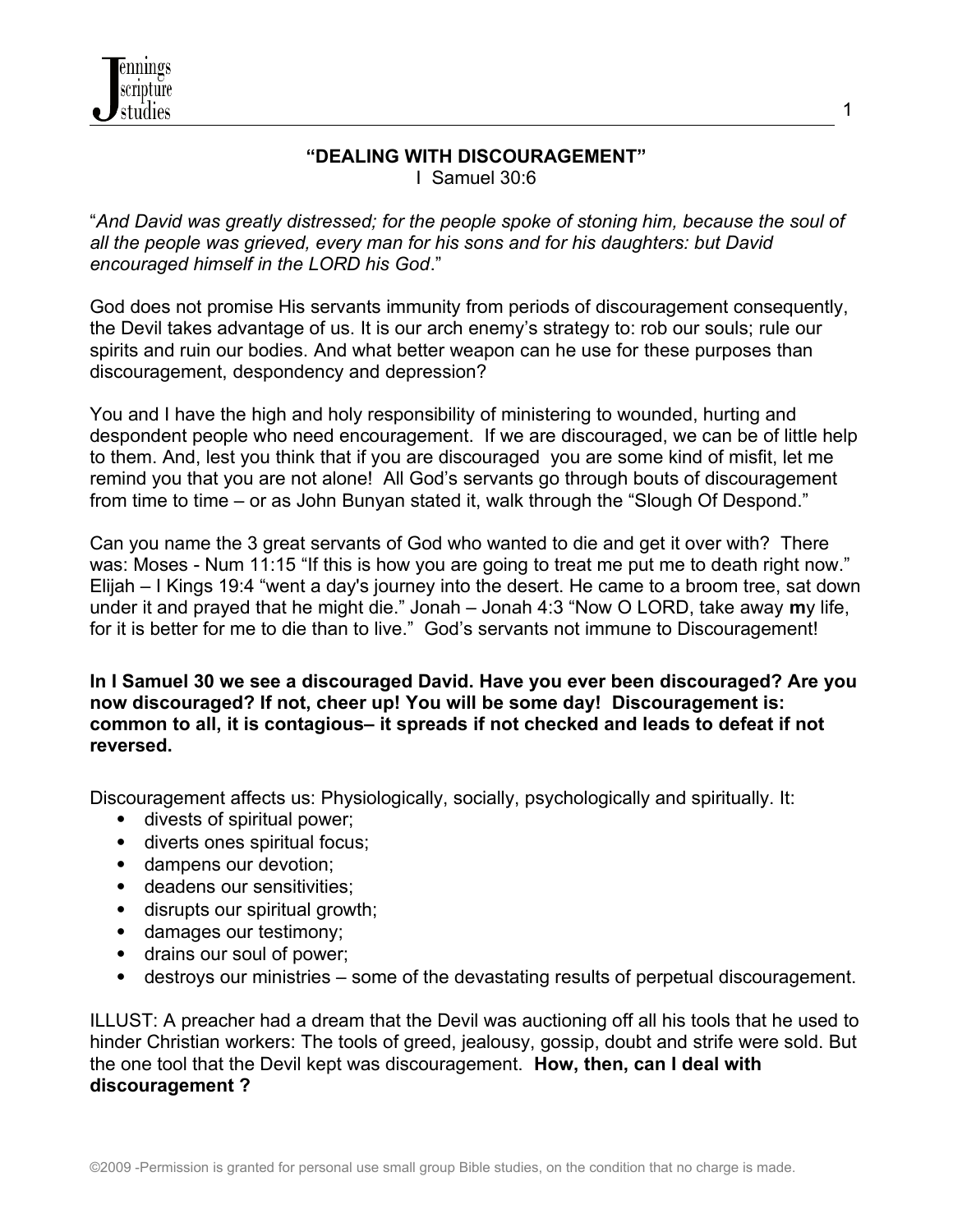### **1. BE ALERT TO THE CAUSES FOR DISCOURAGEMENT.**

 What are some situations that cause discouragement? In the I Sam. 30 several causative factors are found:

- A. David Was Physically Tired. I Sam. 30:1-6 He had just completed a three day march.
- B. He Was Mentally Overwhelmed. v. 1b-3 Shock and consternation took over his mental faculties.
- C. He Was Emotionally Drained. v. 4 His loss was devastating, his grief was unbearable V and his heart was broken.

VI

- D. His Followers Rebelled. v. 6 They were bitterly playing the blame game.
- E. His Life Was Threatened. v.6 The people talked of stoning him to death.
- F. His Leadership Was Challenged. v.6

Any one of the factors that David faced had the potential to plunge him into discourage ment if not immediately addressed. We will not find ourselves in the identical situation David was in at Ziklag, However there are parallels in the complexities of modern life and Ministry. Forces and foes and frustrations press upon us daily. We must be alert to the causes for discouragement, know when stress is mounting and deal with them.

#### **2. BE AWARE OF THE CURE FOR DISCOURAGEMENT.**

How did David deal with discouragement?

A. David Helped Himself.

v. 6-b "David encouraged himself in the Lord." He took the initiative! – He did not just lie there and wallow in self-pity. In his dis tressed state of mind he did not abandon reason or faith.

 Deliverance from discouragement begins with the one who is discouraged. I have spent many hours counseling discouraged persons, many of whom are expecting someone else to deliver them from discouragement with little or no self effort. Unless the discouraged person becomes pro-active the process of encouragement will seldom get results.

B. David Turned To The Lord**.** 

v.6-b "but David encouraged himself in the LORD his God." And v. 8 "David inquired of the Lord." I believe he prayed, I believe he quoted some of the Psalms he had written, I believe he claimed God's past promises as well. Also,

C. David Sought Human Help**.** 

v.7 David went to Abiathar, the priest. We need counselors, friends, associates. One of the worst things one who is discouraged can do is to withdraw from human contact.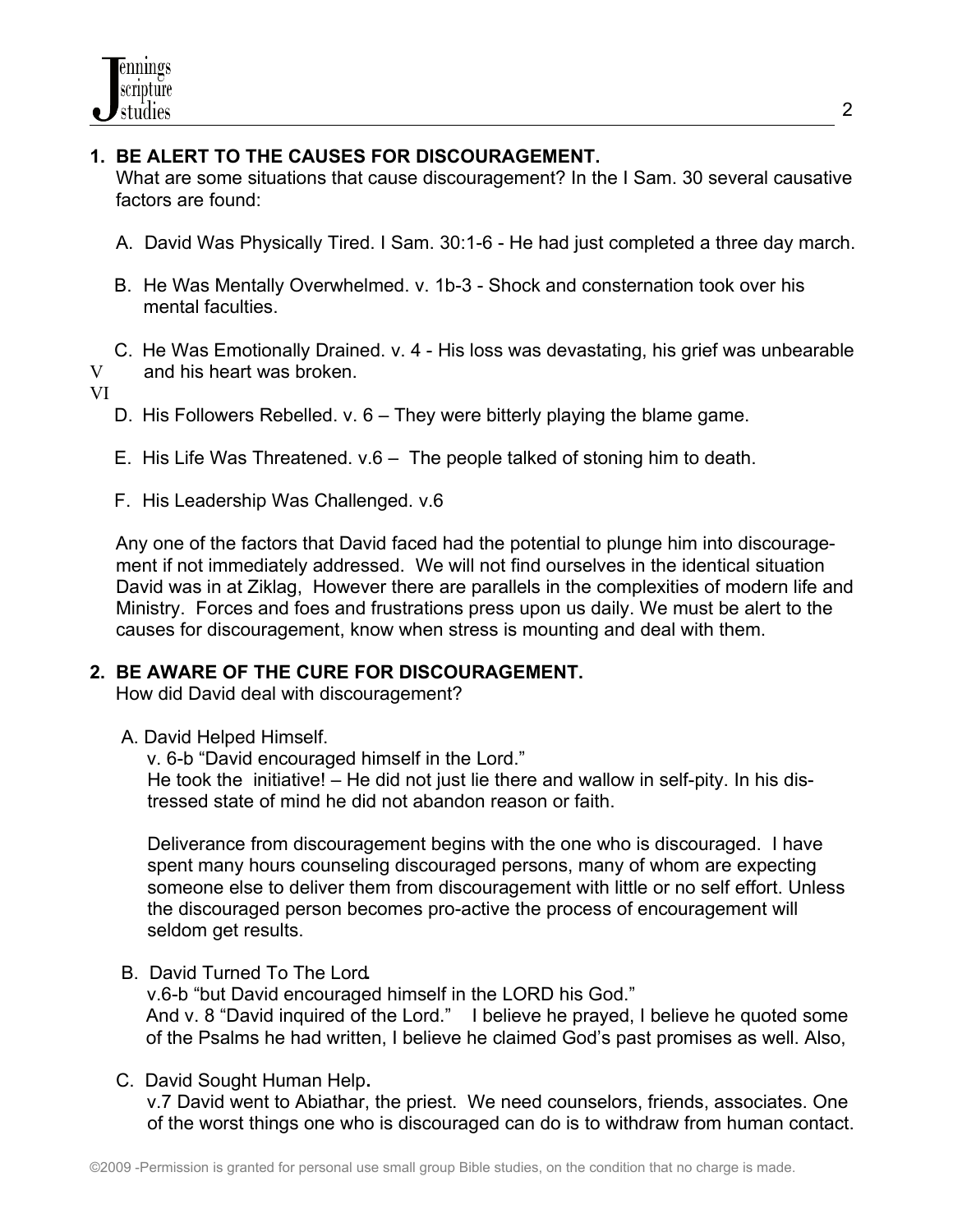

## D. David Resumed Leading**.**

v.9 "So David went, he and the six hundred men that were with him" v.10 "David pursued." He talked with God, v.8 and then talked to his troops. He must have given quite a speech for in v.6 they are bitter and talking about stoning him and in v.9 they are willing to follow him and die. We may get discouraged, but we must get over it and give leadership to God's people!

### **Some practical lessons I have learned while working through discouragement:**

### **(1) Take care of your body.**

Rest, exercise, eat well (high protein, low carb, low sugar diet)

### (2) **Take care of your spirit.**

Humor is good - laugh! Listen to good music; instrumentals especially; read through the hymn book ; socialize - be with family and friends.

### **(3)Take care of your soul.**

 Read the Word of God systematically. Pray, listen to sermons on tape, attend worship services, praise – raise your gaze and praise!

### (4)**Take care of your ministry.**

- Recognize your limitations. Don't try to cover all the bases and sell popcorn in the stands at the same time!
- Prioritize your responsibilities: essential then non-essential.
- Compartmentalize your life: Church/home; work/play etc.
- Deputize others by giving away some of your ministry. Develop a philosophy of ministry that adopts the Jethro principle: delegate. Don't be a one man show!
- Organize your work. Refuse to continuously operate in a crisis management mode, instead plan your work and work your plan. Don't be a control freak!
- Visualize the Big Picture, keep it in view. Major on the majors keeping the main thing the main thing is the main thing!

 Being alert to the causes for discouragement and aware of the cure for discouragement is not the complete remedy. There is another step to take for complete deliverance from discouragement. That is:

## **3. BE ACTIVELY ENCOURAGING OTHERS.**

 David must have greatly encouraged his men for they rallied around him and rescued their loved ones. As Christian servants we too can rescue people. Many need to be rescued from discouragement.

F.B. Meyer said, "If I had my ministry to live over I would preach more sermons of encour agement to God's people." Phillips Brooks said, "Preach to broken hearts and you will never lack for a congregation." Be an encourager!

ILLUST. Enrico Caruso, was acclaimed as the world's greatest tenor singer. He could